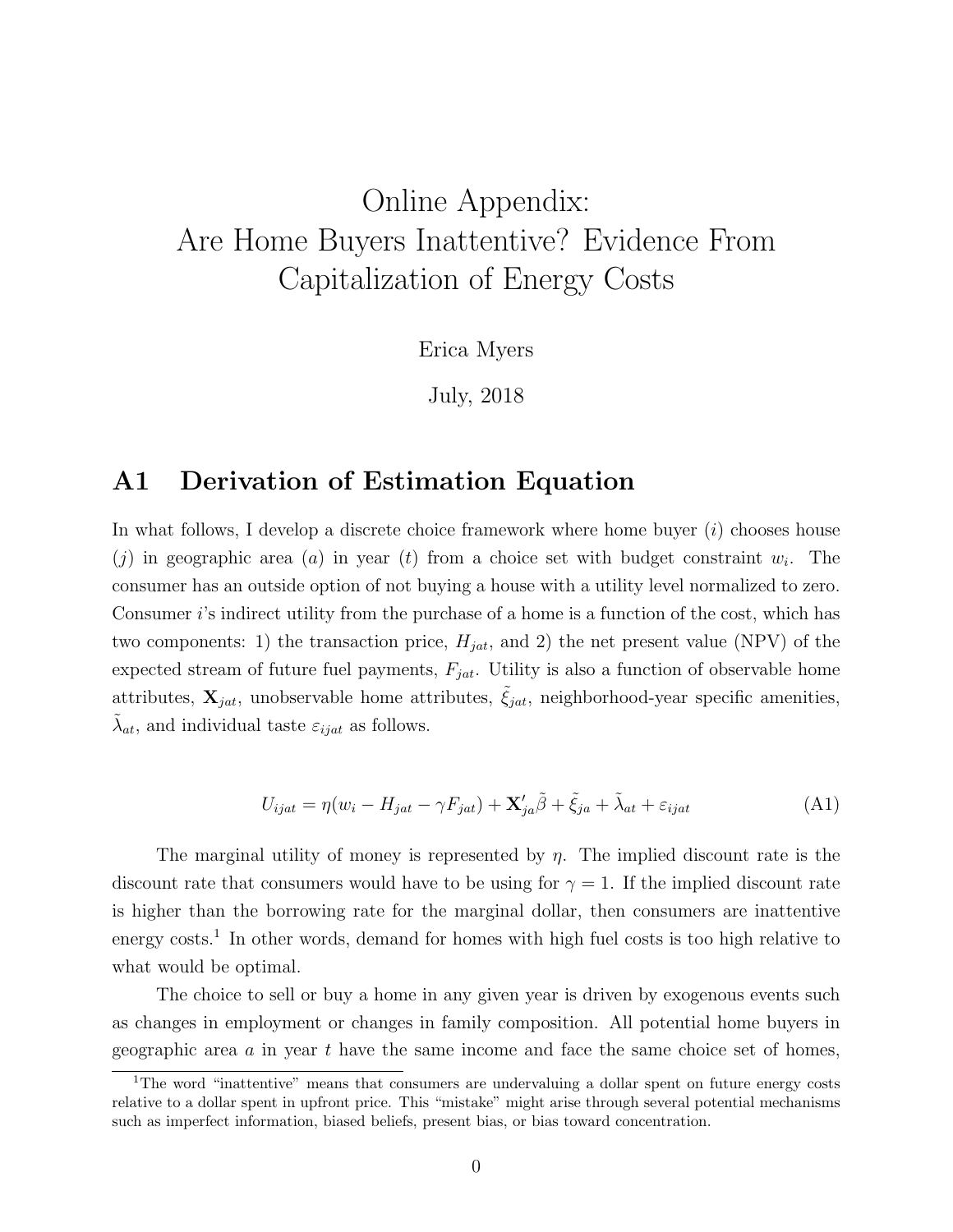where they are trading off the price of a home versus attributes such as square footage or number of bedrooms and bathrooms. Assume a traditional representative consumer logit model where  $\varepsilon_{ijat}$  is distributed i.i.d. extreme value. Integrating over  $\varepsilon_{ijat}$  and taking the natural log of both sides gives the following relative choice probability as a function of prices and characteristics.

$$
\frac{1}{\eta}(\ln \phi_{jat} - \ln \phi_{0at}) = H_{jat} - \gamma F_{jat} + \mathbf{X}'_{ja}\beta + \xi_{ja} + \lambda_{at} \tag{A2}
$$

On the left hand side is the choice probability for a house,  $\phi_{jat}$ , relative to the choice probability of the outside option,  $\phi_{0at}$ . Dividing by  $\eta$  gives the new variables  $\mathbf{X}'_{ja}\beta$ ,  $\xi_{ja}$ , and  $\delta_{at}$ , which can be interpreted as dollar value of the utility represented by  $\mathbf{X}'_{ja}\tilde{\beta}$ ,  $\tilde{\xi}_{jt}$ , and  $\tilde{\delta}_{at}$ .

This can be rearranged into an econometric estimating equation of transaction price as a function of fuel costs and a set of fixed effects as follows:

$$
H_{jat} = \gamma F_{jat} + \lambda_{at} + \theta_{ja} + \epsilon_{jat} \tag{A3}
$$

Variation in the probability of choosing the outside option over time and across space is absorbed by geographic area by year fixed effects  $\lambda_{at}$ , which also control for shocks common to all houses in a given geographic area in a given year. House specific fixed effects  $(\theta_{ja})$ control for time invariant observable  $(X_{ja})$  and unobservable characteristics  $(\xi_{ja})$ . Since the same house is sold more than once, it is being perceived by different sets of buyers across time periods. The new error term  $\epsilon_{jat} = ln \phi_{jat}$  represents the idiosyncratic changes in the preferences for particular house due to the buyers in a particular period, and is uncorrelated with fuel price. This is a similar theoretical approach to that taken in Allcott and Wozny 2014 in the context of car markets, which uses cross-sectional variation in fuel economy interacted with variation over time in gasoline prices to get plausibly exogenous variation in lifetime fuel costs of cars. In this analysis, I use relative fuel price movements of oil and natural gas as a plausibly exogenous instrument for  $F_{jat}$ .

### A2 Equivalence of Two Estimation Approaches

In what follows I describe the equivalence of two estimation approaches for estimating the difference-in-differences of interest: the difference in housing price between oil and gas heated homes from one year (e.g. high price difference) to the next (e.g. low price difference).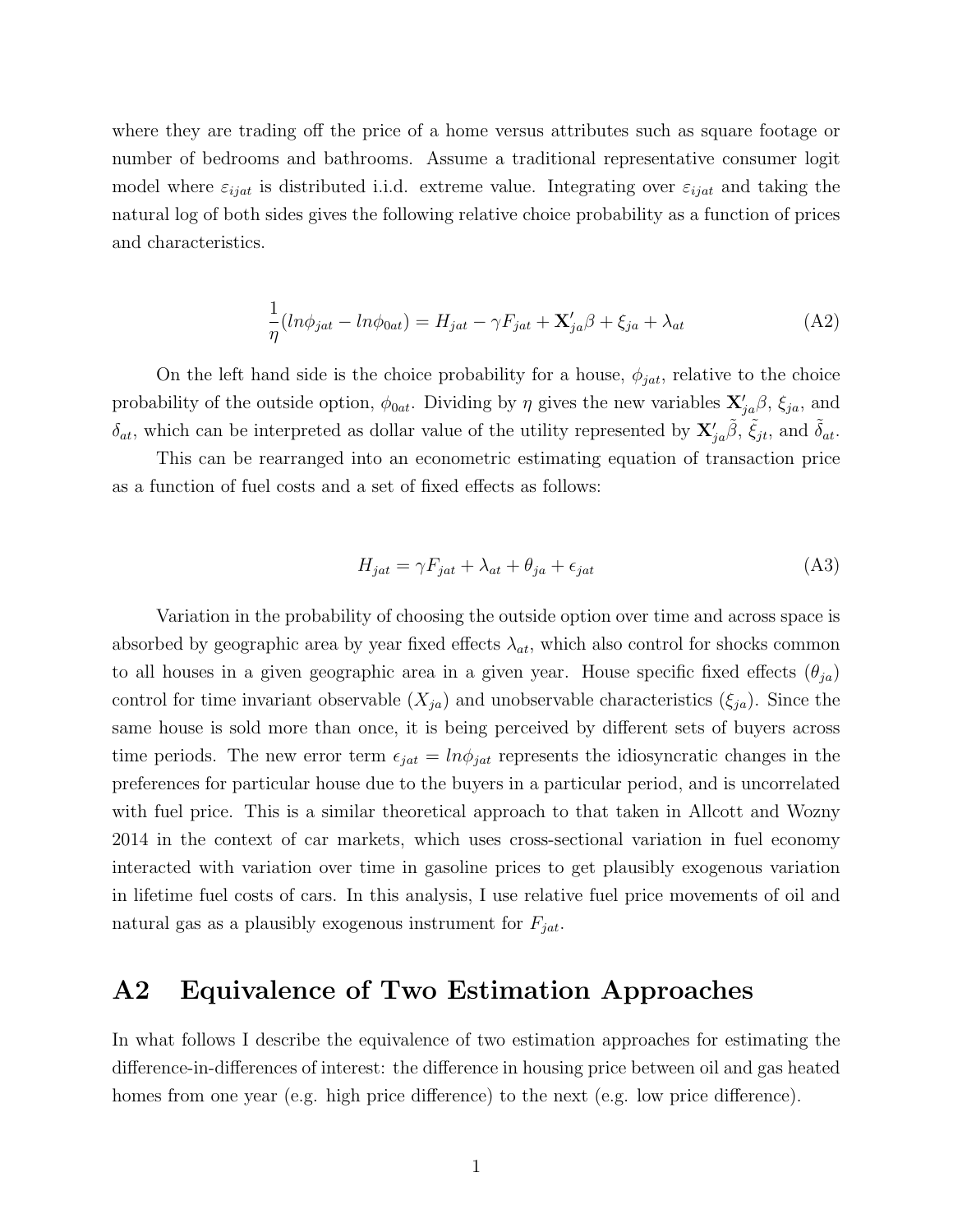Let  $\alpha$  be the individual effects of each fuel price/fuel type combination as follows:

$$
Outcome_{jat} = \beta_0 + \alpha_1(I_{jt}^{oil} \times p_t^{oil}) + \alpha_2(I_{jt}^{oil} \times p_t^{gas}) + \alpha_3(I_{jt}^{gas} \times p_t^{oil}) + \alpha_4(I_{jt}^{gas} \times p_t^{gas}) + \lambda_{at} + \theta_j + \epsilon_{jat}
$$
\n(A4)

Following the notation in the paper  $Outcome$ , is the outcome for unit j in geographic area a in year t. The annual fuel price is p with oil and gas indicated with superscripts, "I" indicates the primary heating fuel with oil and gas as superscripts.  $\lambda_{at}$  are geographic area by year fixed effects,  $\theta_j$  are individual fixed effects, and  $\epsilon_{jat}$  is the error term.

Factoring out the fuel indicators in Equation A1 yields the following estimation equation:

$$
Outcome_{jat} = \beta_0 + \beta_1 I_{jt}^{\text{oil}} \times (p_t^{\text{oil}} - p_t^{\text{gas}}) + \beta_2 I_{jt}^{\text{gas}} \times (p_t^{\text{oil}} - p_t^{\text{gas}}) + \lambda_{at} + \theta_j + \epsilon_{jat} \tag{A5}
$$

The coefficient  $\beta_1$  in the following equation estimates difference-in-differences of interest. Since one of these terms, e.g.  $I_{jt}^{\text{gas}} \times (p_t^{\text{oil}} - p_t^{\text{gas}})$  $t_t^{\text{gas}}$ ) is collinear with year fixed effects, the estimate of  $\beta_1 = (\alpha_1 - \alpha_2) - (\alpha_4 - \alpha_3).$ 

The estimation procedure used in the paper yields equivalent results, where this time the terms from Equation A1 are gathered slightly differently:

$$
Outcome_{jat} = \beta_0 + \beta_1(\mathbf{I}_{jt}^{\text{oil}} \times p^{\text{oil}} + \mathbf{I}_{jt}^{\text{gas}} \times p^{\text{gas}}) + \beta_2(\mathbf{I}_{jt}^{\text{gas}} \times p^{\text{oil}} + \mathbf{I}_{jt}^{\text{oil}} \times p^{\text{gas}}) + \lambda_{at} + \theta_j + \epsilon_{jat}
$$
(A6)

Again, one term will be collinear with year fixed effects, e.g.  $I_{jt}^{\text{gas}} \times p^{\text{od}} + I_{jt}^{\text{oil}} \times p^{\text{gas}}$ . I simplify the first term to  $p_t$  since  $p_t = I_{jt}^{\text{oil}} \times p^{\text{oil}} + I_{jt}^{\text{gas}} \times p^{\text{gas}}$ .  $\beta_1$  yields and equivalent difference-in-differences, i.e.  $\beta_1 = (\alpha_1 - \alpha_4) - (\alpha_3 - \alpha_2)$ .

### A3 Two Stage Approach

#### A3.1 Data

I use energy expenditure data from the residential energy consumption survey (RECS) for the two-stage procedure detailed below. RECS is an in-home survey, which provides detailed information on housing unit characteristics as well as energy usage and expenditures by fuel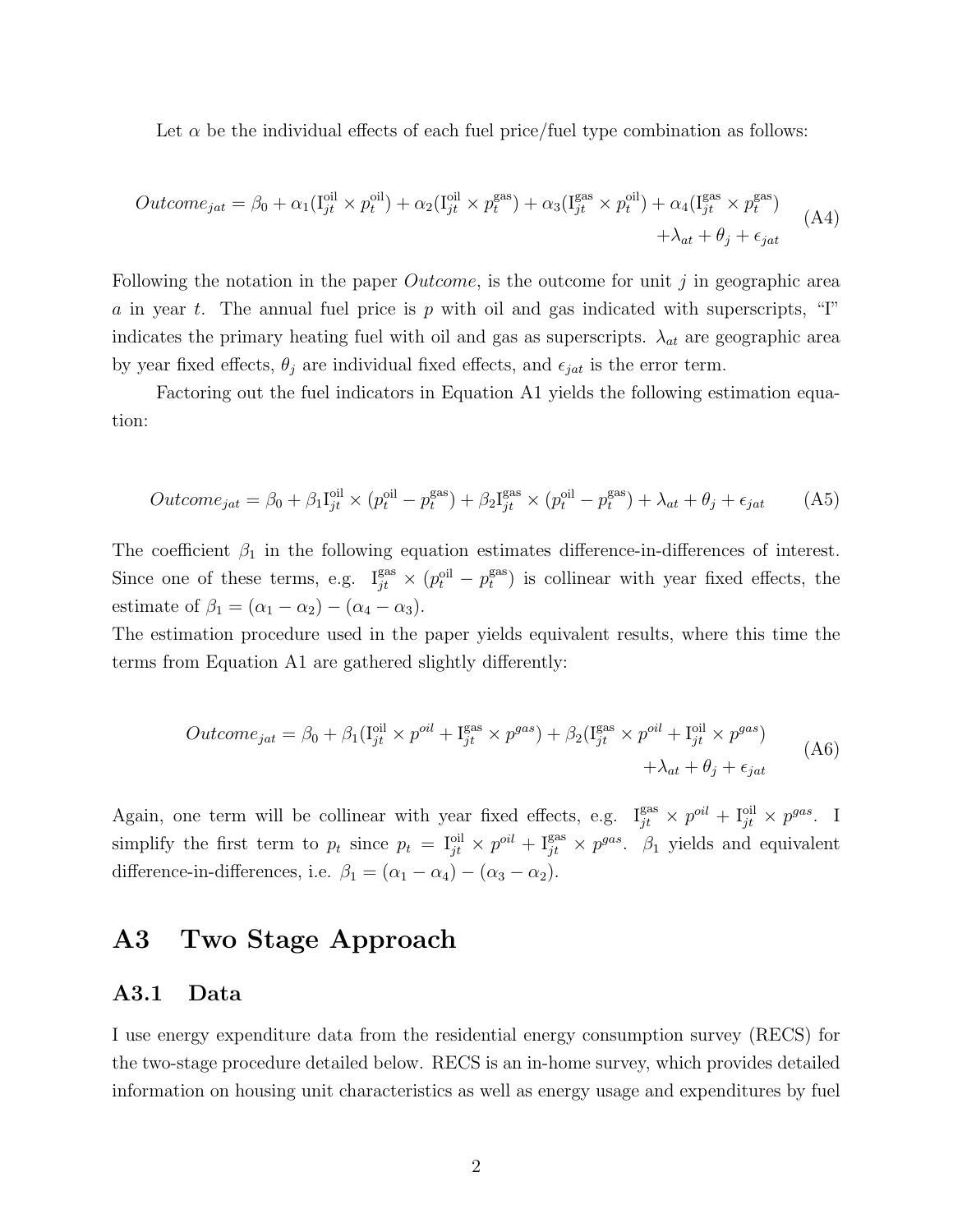type and end-use. The price and expenditure data are verified with households' residential energy suppliers to ensure their reliability.

The survey is conducted approximately every five years and is designed to be a nationally representative cross-section of U.S. housing units. I use data from 6 surveys performed between 1990 and 2009 in my analysis. I use data from the Northeast Census region to predict energy expenditure as a function of household income controlling for size and other housing characteristics. I limit the sample to owner-occupied, single family houses in the northeast census region–a total of 1545 housing units.

#### A3.2 Empirical Approach and Results

Since I do not directly observe billing data for each house, estimating the NPV of the stream of future fuel costs,  $F_{jat}$ , as a function of house characteristics as a first stage has the potential to introduce bias in the second stage. If the second stage included any variables that affect energy expenditure, and these variables are not included in the first stage, it would introduce mechanical correlation between the first stage residuals and those variables only included in the second stage.<sup>2</sup> This is the same argument as to why the same exogenous covariates need to be included in both the first and second stage in any two stage least squares (2SLS) estimation (Wooldridge, 2010).

For example, residential energy consumption surveys (RECS) provide a repeated crosssection of energy expenditure, energy consumption, heating fuel type, and housing characteristics. However locational information is limited to large areas such as census regions, which are aggregations of several states. Therefore, it is not possible to estimate the first stage with either house fixed effects or geographic area-by-time fixed effects. If the fixed effects are included in the second stage, but not the first stage, they will likely be correlated with the first stage residuals since unobservable factors that affect housing price likely also affect energy consumption. The inconsistency from the correlation can spillover to all coefficient estimates in the second stage. For completeness, in what follows I provide two-stage estimates. However, since it is not possible to control for location-specific trends or unit fixed effects, the interpretation of the estimates will be affected.

I estimate a two sample two-staged least squares (TS2SLS) model, a variant of the two sample instrumental variables (TSIV) procedure discussed in Angrist and Krueger (1992, 1995).<sup>3</sup> This two-sample IV procedure addresses concerns about measurement error in the

<sup>&</sup>lt;sup>2</sup>A simulation exercise demonstrating the empirical importance of the bias in this setting can be provided upon request.

<sup>3</sup>Angrist and Krueger (1992) show that consistent instrumental variables estimation is still possible if one sample contains the outcome, another distinct sample contains the exogenous regressor, and both samples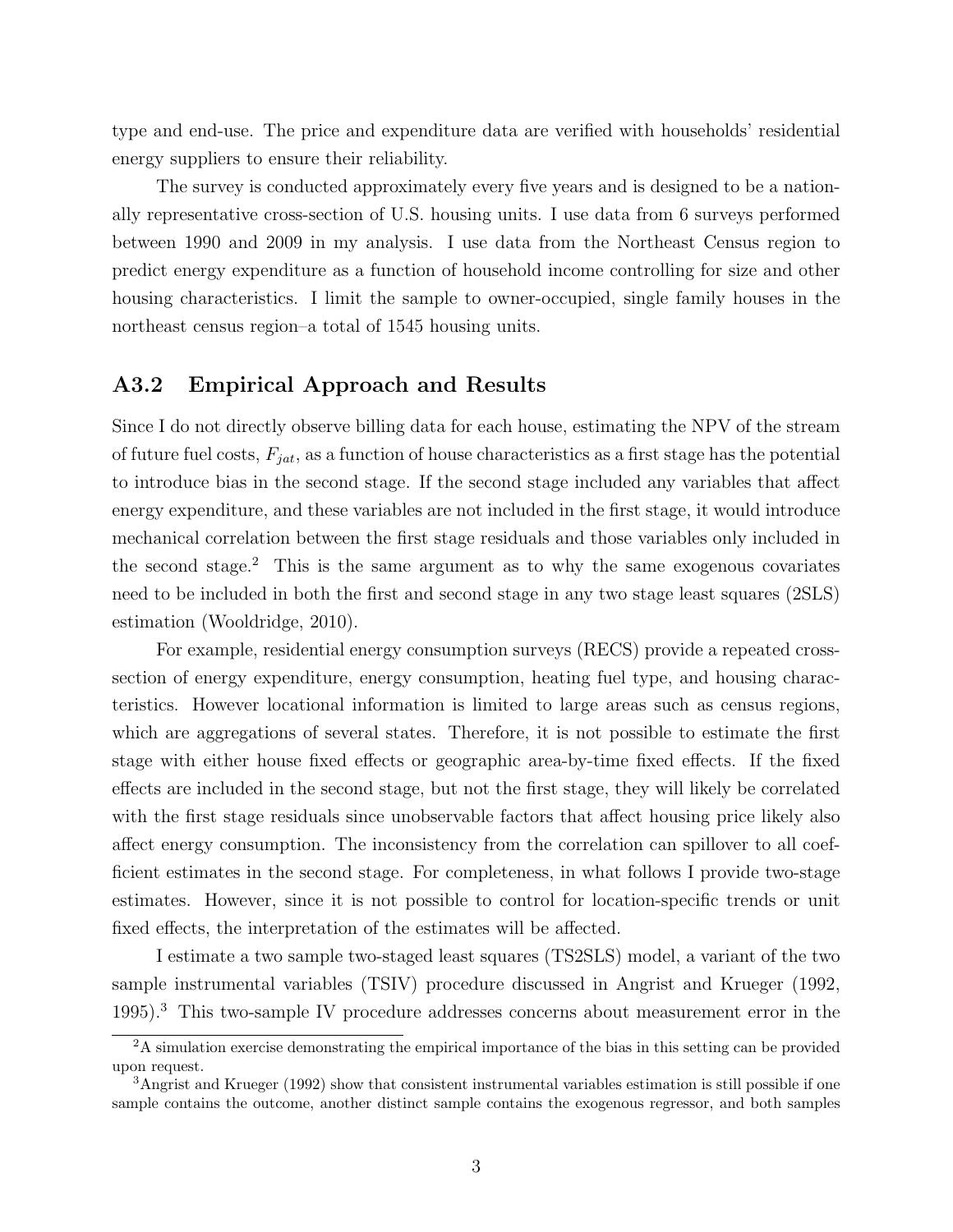NPV of fuel expenditure, but the limitation still exists that the only exogenous covariates that can be included as controls must be present in both samples.

In the first stage, I use the RECS data to estimate the effect of heating fuel price movements on energy expenditures as a function of unit characteristics. Then, I estimate a variant of Equation 1 by regressing housing price from the CoreLogic data on the estimated expenditure and unit characteristics. The first stage of the estimation is as follows.

#### First Stage

$$
Exp_{jt} = \beta_0 + \beta_1 p_t + \beta_2 I_{jt}^{\text{oil}} + \mathbf{X}_{jt} \beta + \delta_t + \epsilon_{jt}
$$
\n(A7)

The dependent variable is expenditure on the primary heating fuel,  $Exp$ , for unit j in survey year t. The annual fuel price is p,  $I_{it}^{\text{oil}}$  indicates oil as the primary heating fuel. As with the main estimation, I use one statewide average price for each of these fuels.  $\delta_t$  are year fixed effects.  $X_{jt}$  is a matrix of covariates and  $\epsilon_{jt}$  is the error term. The covariates for this estimation include, the number of rooms, bathrooms and stories, flexible controls for square footage, binned by 1000 square foot increments, and indicators for decade built. They were chosen because they were available and in both surveys and are comparable between the two samples. The second stage estimation is as follows, where estimates of expenditure,  $\hat{Exp}_{jt}$ , are a function of the house characteristics in the transactions data and the coefficients estimated in the first stage. The coefficient of interest,  $\hat{\gamma}$  can be interpreted as the effect of a \$1 increase in the present value of annual fuel expenditure on housing price.

#### Second Stage

$$
H_{jt} = \alpha_0 + \hat{\gamma} \hat{Exp}_{jt} + \alpha_1 I_{jt}^{\text{oil}} + \mathbf{X}_{jt} \beta + \delta_t + \epsilon_{jt}
$$
\n(A8)

The results from the estimation are displayed in Table A1. The first stage estimate shows that a \$1 increase in the annual MA residential fuel price leads to an increase of \$100 in annual expenditure for houses in the northeast census region. The reduced form estimate and the implied discount rate of 10% are quite close to the basic estimation in the main analysis.

contain the instrumental variable and other exogenous variables included in the model. Their two sample instrumental variables (TSIV) estimator is:  $\hat{\beta}_{TSIV} = (Z_2'X_2/n_2)^{-1}(Z_1'Y_1/n_1)$ , where Y is the outcome, X contains the endogenous regressor and other exogenous variables, and  $Z$  is the matrix of valid instrumental variables, n is the number of observations and subscripts denote the samples 1 and 2. Inouue and Solon (2010) show that  $\hat{\beta}_{TS2SLS} = (\hat{X}_1' \hat{X}_1)^{-1} \hat{X}_1' Y_1$  and  $\hat{\beta}_{TSIV}$  as proposed by Angrist and Krueger (1992, 1995) have the same probability limit, though TS2SLS is more asymptotically efficient in finite samples due an implicit correction for differences in the distribution of Z between the two samples.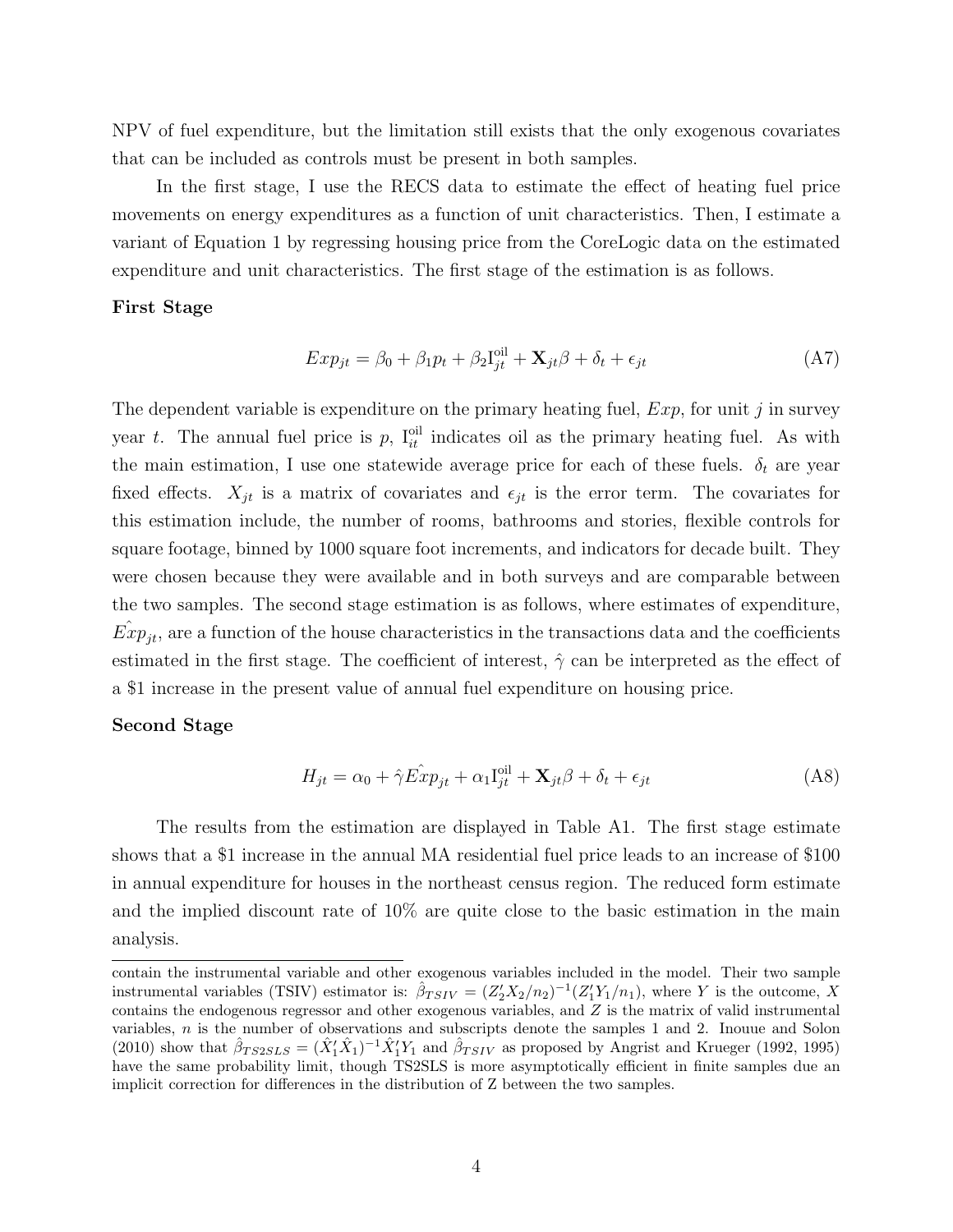### A4 Estimation Using Futures Prices

I examine the sensitivity of the basic estimation to using the discount factor-weighted mean of future fuel prices rather than contemporaneous price. Crude oil and natural gas are traded for as much as 7 to 13 years in advance for later years in the sample. These years will have the largest impact on perceived prices in NPV terms. The discount factor-weighted mean is constructed as follows.

$$
\frac{\sum_{i=t}^{T} \delta^i \cdot p_{ijt}}{\sum_{i=t}^{T} \delta^i} \tag{A9}
$$

Future periods are indexed by i, the discount factor is  $\delta^i$ , and the fuel price for house j for future year i in year t is  $p_{ijt}$ . If the time horizon of the decision were limited to the number of future periods that derivatives are traded  $T$ , this would be the perceived price for an agent using the futures market to forecast price. I inflate forward prices according to the trade date and transform crude oil and natural gas prices into residential heating oil and natural gas prices using the average historical relationships between the traded fuel and the residential price. Specifically, I predict the average historical relationship using simple linear regressions of levels of residential retail prices on levels of crude oil or Henry Hub natural gas spot prices. The reason I do this is residential gas prices do not have a separate futures market and residential heating oil is not traded for time horizons of more than 2 to 3 years.

A sensitivity test using the discount factor-weighted average futures prices incorporates all of the information available in the futures market, but implicitly assumes that home buyers will use the discount-weighted average of the prices in traded years for periods beyond the last year for which there are trade data. I replicate Table 2 using the discount factor-weighted average futures price. The results are displayed in Table A2. The magnitude of the point estimates are quite close to those using contemporaneous prices. For the preferred specification (column 5) with geographic area by time and house fixed effects, the estimates using the discount factor-weighted mean futures price actually yield the same implied discount rate of 9.5% as the estimates using contemporaneous price. Futures prices tend to not deviate too far from spot prices, meaning even if consumers were paying attention to them, their decisions would not deviate significantly from a consumer using contemporaneous prices.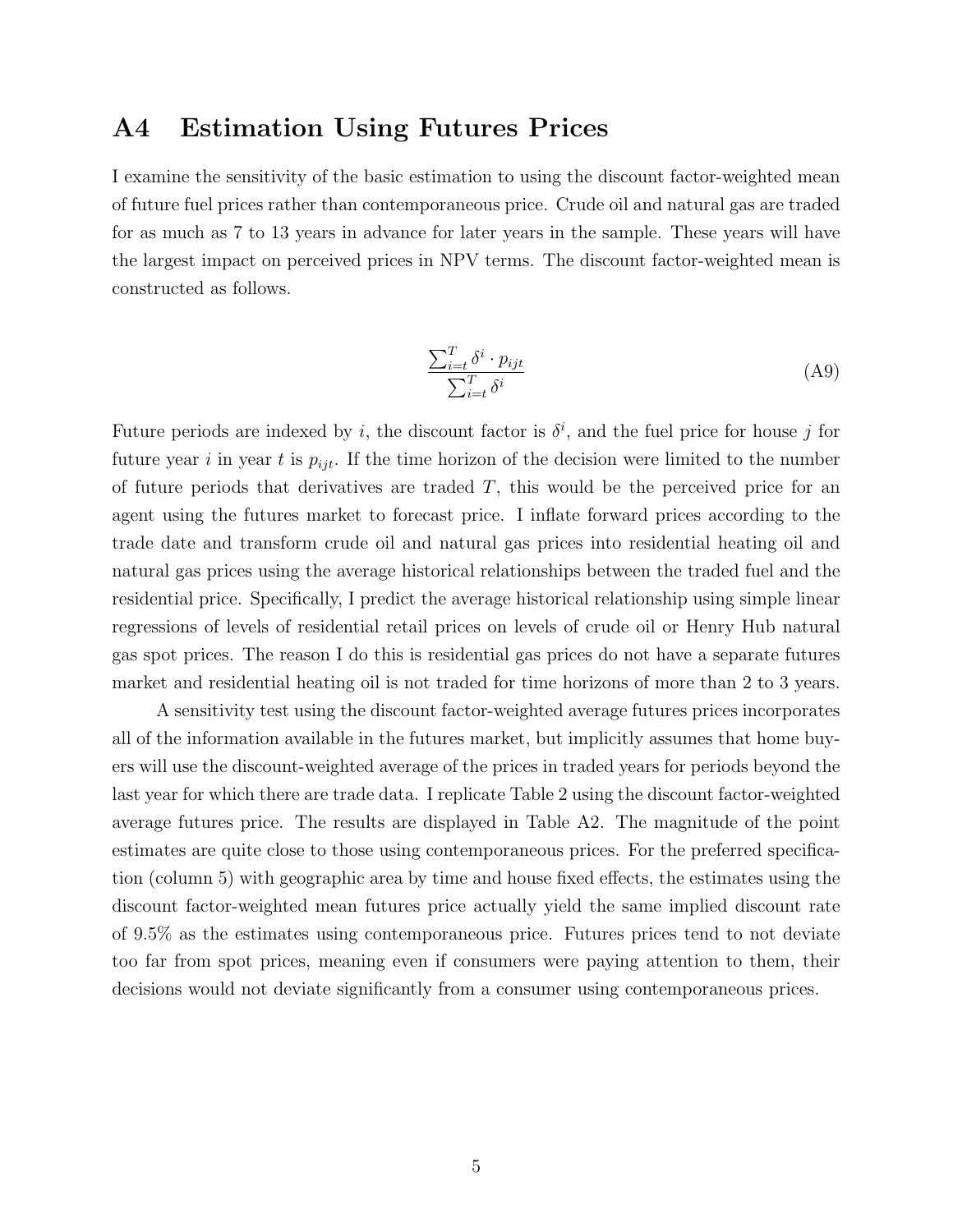### A5 Estimation Using Pre-Crisis Data

I examine the sensitivity of the basic estimation to using the sub-sample of data from before the financial crisis (1990-2007). The results are displayed in Table A3. The first column displays results from the preferred estimation with geographic area by time fixed effects and house fixed effects (Equation 1). Column 2 includes results from a model with an oil-specific linear time trend and column 3 includes the results of a model with both an oil-specific linear time trend and age FE. The magnitude of the point estimates and implied discount rates are quite close to those using the full data set. Therefore, it appears the results are not being driven by differential trends in oil and gas homes during the housing crisis.

### A6 Estimation of Rates of Conversion from Oil to Gas

#### A6.1 Data

I use data from the national American Housing Survey (AHS) from 1985 to 2011 to estimate rates of conversion from oil to gas. The AHS is a nationally representative survey, performed every two years. The AHS reports data on many attributes of a housing unit, including primary heating fuel. Importantly, the same housing units are surveyed every two years (with additions to reflect new construction). In the publicly available national survey, the only information on the location of the home is the census region.

Therefore, in order to get a sense of how many housing units are converting from oil to gas in Massachusetts over the period, I focus on the Northeast Census region.<sup>4</sup>

#### A6.2 Method

I begin by limiting the sample to the 16,896 single family homes in the northeast census region. Next, I drop any homes that have ever had a main heating fuel listed other than oil or gas, or have appeared to switch fuel type more than once, so that I have 10,934 remaining homes. Of those homes,  $37\%$  (4007) have oil listed as the primary heating fuel for the first observation of that home. Of the homes that begin with oil as the primary heating fuel, 450, or around 11% list gas as the primary heating fuel in later surveys.

<sup>4</sup>The Northeast Census region, region 1, is comprised of the following states: Maine, New Hampshire, Vermont, New York, Massachusetts, Connecticut, Rhode Island, Pennsylvania, and New Jersey.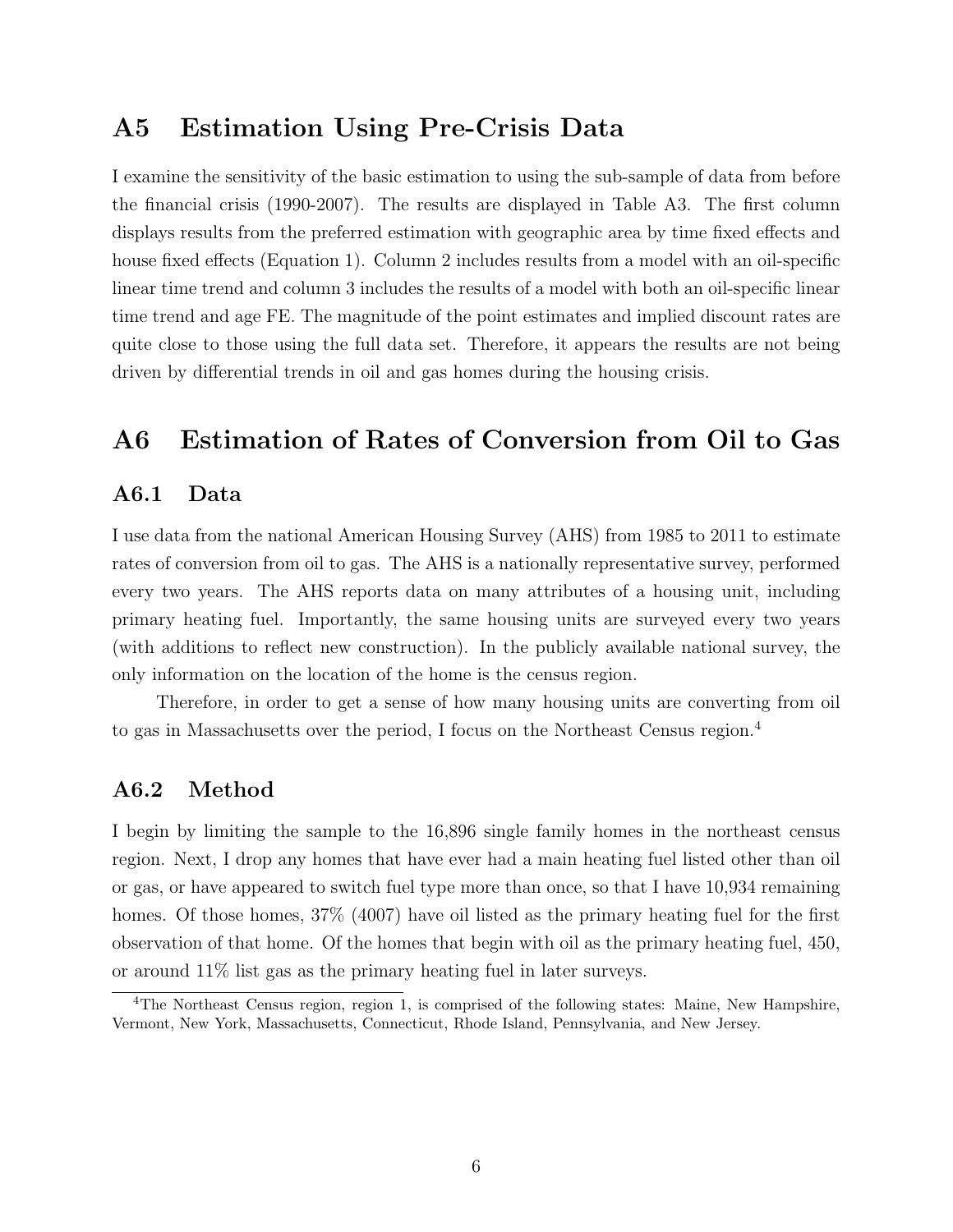## Appendix Tables

|                                   | First Stage               | Reduced Form  | Second Stage  |
|-----------------------------------|---------------------------|---------------|---------------|
| (Dependent Variable)              | (Annual Fuel Expenditure) | (Sales Price) | (Sales Price) |
| <b>Fuel Price</b>                 | $100.4***$                | $-1082.4***$  |               |
|                                   | (12.92)                   | (291.0)       |               |
| Estimated Annual Fuel Expenditure |                           |               | $-10.79**$    |
|                                   |                           |               | (4.89)        |
| Oil Heat Indicator                | $-157.6***$               | $-6067.9$     | $-7767.7$     |
|                                   | (39.23)                   | (4852.7)      | (5144.28)     |
| F-stat                            | 20.42                     |               |               |
| $\mathbf{R}^2$                    | 0.363                     |               |               |
| <b>Attribute Controls</b>         | Yes                       | Yes           | Yes           |
| N                                 | 1515                      | 909434        | 909434        |
| Implied Discount Rate             |                           |               | 10%           |
| Infinite Horizon                  |                           |               |               |

Table A1: Two Sample 2SLS: Estimation of the Effect of Relative Annual Energy Costs on Relative Transaction Prices Instrumented with Fuel Price

Notes: First stage regression data are from the Residential Energy Consumption Survey (RECS), northeast census division, survey years 1990, 1993, 1997, 2001, 2005, and 2009. the second stage regressions are based on transaction and unit characteristic data for the state of Massachusetts from CoreLogic, years 1990-2011. Price is the average annual residential retail fuel price for oil or natural gas in dollars per MMBTU. All specifications control flexibly for the house vintage, number of rooms, bedrooms and bathrooms, square footage and year fixed effects. All prices are inflated to 2012 dollars. Standard errors are bootstrapped with 10,000 iterations, clustered at geographic area, and are in parentheses. \*\*\*, \*\* and \* denote statistical significance at the 1, 5 and 10 percent levels.